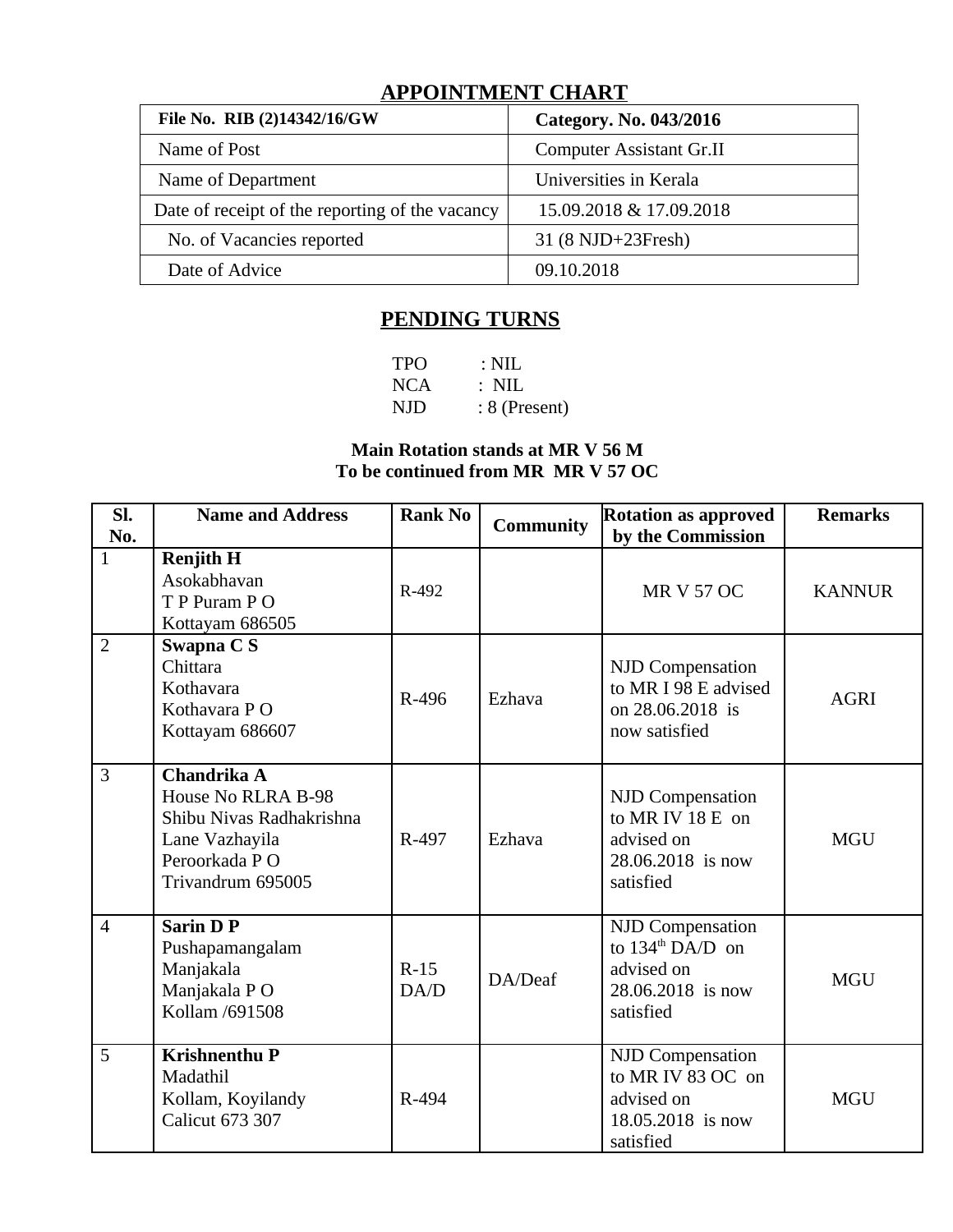| 6              | <b>Beena S Vijayan</b><br>Manimukhathu Kizhakkathil<br>Vavvakkavu<br>Kollam 690528                              | R-499                 | Ezhava            | <b>NJD Compensation</b><br>to MR IV 88 E on<br>advised on<br>28.06.2018 is now<br>satisfied   | <b>MGU</b> |
|----------------|-----------------------------------------------------------------------------------------------------------------|-----------------------|-------------------|-----------------------------------------------------------------------------------------------|------------|
| $\overline{7}$ | Sangeetha S<br>Saritha Bhavan<br>Ponguvila Puthenveedu<br>Perukavu PO<br>Thiruvananthapuram 695573              | R-495                 | Hindu Nadar       | <b>NJD Compensation</b><br>to MR IV 89 OC on<br>advised on<br>28.06.2018 is now<br>satisfied  | <b>MGU</b> |
| 8              | Praseena Thayyullathil<br>Kallullakandiyil House<br>Karandode<br>Karandode<br>Kozhikode 673508                  | $R-512$               | OBC-<br>Kaniyan   | <b>NJD Compensation</b><br>to MR IV 90 OBC<br>on advised on<br>28.06.2018 is now<br>satisfied | <b>MGU</b> |
| 9              | Pushpa O C<br><b>Onivayal Colony</b><br>Kalpetta<br>Kalpetta<br><b>Wayanad-673121</b>                           | <b>R-12 ST</b><br>S/L | ST-Paniyan        | <b>NJD Compensation</b><br>to MR IV 92 ST on<br>advised on<br>28.06.2018 is now<br>satisfied  | <b>MGU</b> |
| $10*$          | <b>Sanal Kumar B</b><br>Karimpuvila Veedu<br>Perumala<br>Vellumannady PO,<br>Venjaramoodu,<br>Trivandrum 695607 | R-505                 | Ezhava            | <b>MR V 65 OC</b>                                                                             | <b>MGU</b> |
| 11             | <b>Sheeba Sam N N</b><br>J J Nivas Kizhakke Therivila<br>Thirupuram PO<br>Thiruvananthapuram 695133             | R-500                 | <b>SIUC Nadar</b> | <b>MR V 59 OC</b>                                                                             | <b>MGU</b> |
| 12             | <b>Beena O</b><br>TC 19/786 Beena Bhavan<br>Mudavanmugal Poojappura<br>Thiruvananthapuram 695012                | R-553                 | Hindu Nadar       | $MKV$ 60 HN                                                                                   | MGU        |
| 13             | Mini CR<br>Babu Mandiram<br>Near N E S Block<br>Mudapuram PO<br>Trivandrum 695314                               | R-501                 |                   | <b>MR V 61 OC</b>                                                                             | <b>MGU</b> |
| $14*$          | Lasija K<br>Pradeepam<br>Ponniam East, Thalassery<br>Ponniam East,<br>Kannur 670641                             | $R-513$               | Thiyya            | <b>MR V 75 OC</b>                                                                             | <b>MGU</b> |
| 15             | Jisi Vasudevan E<br>Nadupoyil House<br><b>Balussery</b><br>Kokkallur PO<br>Kozhikode 673612                     | R-503                 |                   | <b>MR V 63 OC</b>                                                                             | <b>MGU</b> |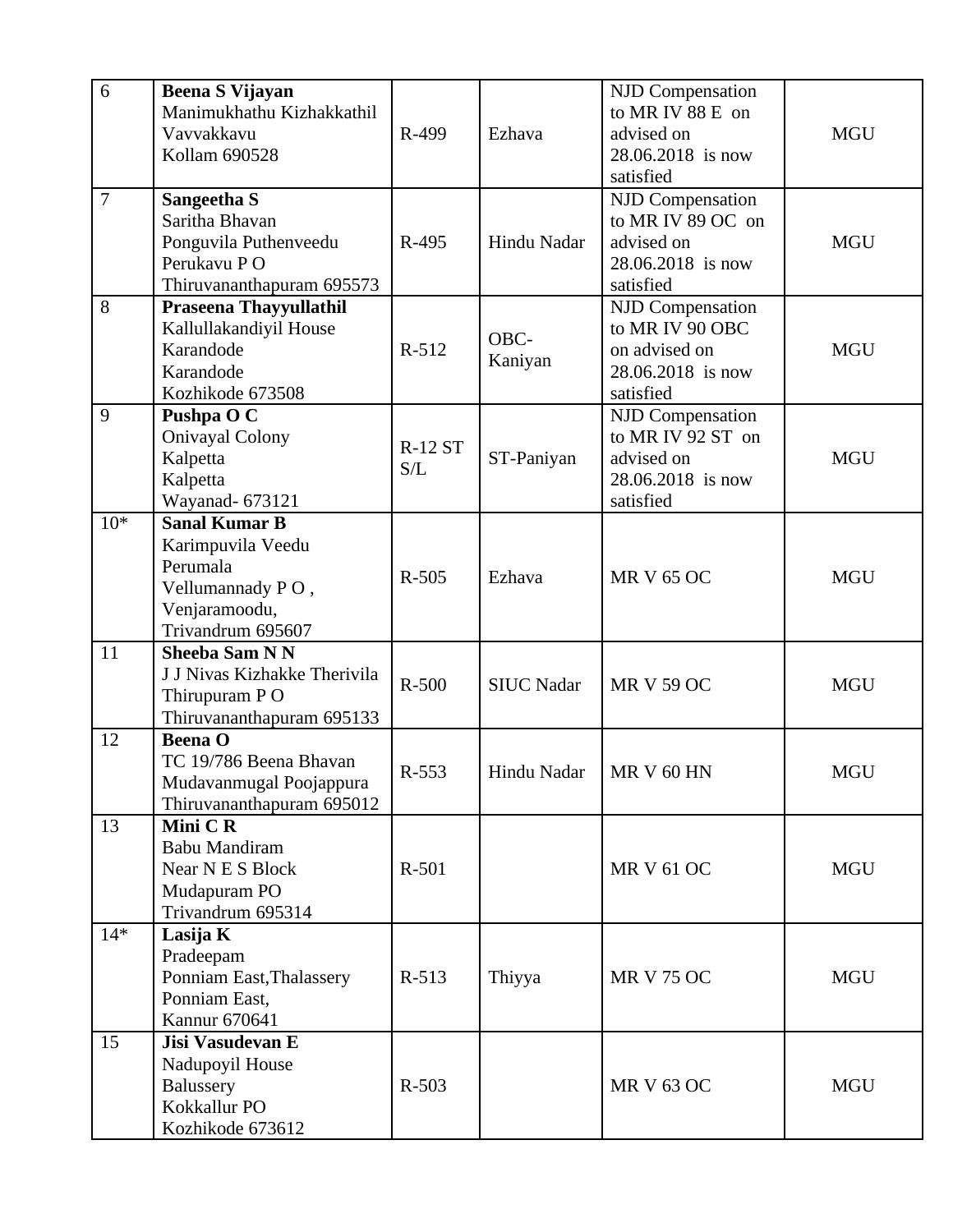| 16    | Divyanath A G<br>Biju Bhavan<br>Vaikom/Vaikom/Vaikom<br>Vaikom PO,<br>Kottayam 686141                           | <b>R-27 SC</b><br>S/L | <b>SC</b> Velan   | <b>MR V 64 SC</b> | <b>MGU</b> |
|-------|-----------------------------------------------------------------------------------------------------------------|-----------------------|-------------------|-------------------|------------|
| $17*$ | Sajitha Pachentavida<br><b>Kuniyil</b><br><b>S K Nivas</b><br>P O Panniyannur<br><b>Kannur 670679</b>           | R-514                 | Thiyya            | <b>MR V 77 OC</b> | <b>MGU</b> |
| 18    | <b>Abdul Khasim P</b><br>Punnakkadan House<br>Valluvangad South<br>Malappuram 676521                            | R-710                 | Mappila           | <b>MR V 66 M</b>  | <b>MGU</b> |
| 19    | <b>Resmi R Nair</b><br><b>K R Bhavan</b><br>Perappu<br>Kattumpuram P O Kallara<br>Thiruvananthapuram 695608     | R-507                 |                   | <b>MR V 67 OC</b> | <b>MGU</b> |
| 20    | Shiju <sub>S</sub><br>Shibu Nivas<br>Pattukalam<br>Veliyamcode<br>Thiruvananthapuram 695512                     | $R-1$ LC<br>S/L       | Latin<br>Catholic | <b>MR V 68 LC</b> | <b>MGU</b> |
| 21    | <b>Sreejith R</b><br>Krishna Vilasam<br>Perekonam, Manappuram<br>Machel PO,<br>Thiruvananthapuram 695571        | R-509                 |                   | <b>MR V 69 OC</b> | <b>MGU</b> |
| 22    | Soumya K S<br>Srambickal House<br>Republic Road<br>North Paravur<br>Ernakulam 683513                            | R-548                 | V-Karuvan         | <b>MR V 70 V</b>  | <b>MGU</b> |
| 23    | <b>Kiran R Pillai</b><br>Karthikodayam<br>Kalluvathukkal<br>Kollam 691578                                       | R-510                 |                   | <b>MR V 71 OC</b> | MGU        |
| 24    | <b>Kalpana S</b><br>Manikanta Vilasam<br>Vengakkala,<br>Karakkonam<br>Kunnathukal,<br>Thiruvananthapuram 695504 | <b>R-28 SC</b><br>S/L | SC-Sambavar       | MR V 72 SC        | <b>MGU</b> |
| 25    | <b>Sreehari R</b><br>Palazhi<br>Chonamchira<br>Perinad PO<br>Kollam 691601                                      | R-511                 |                   | <b>MR V 73 OC</b> | <b>MGU</b> |